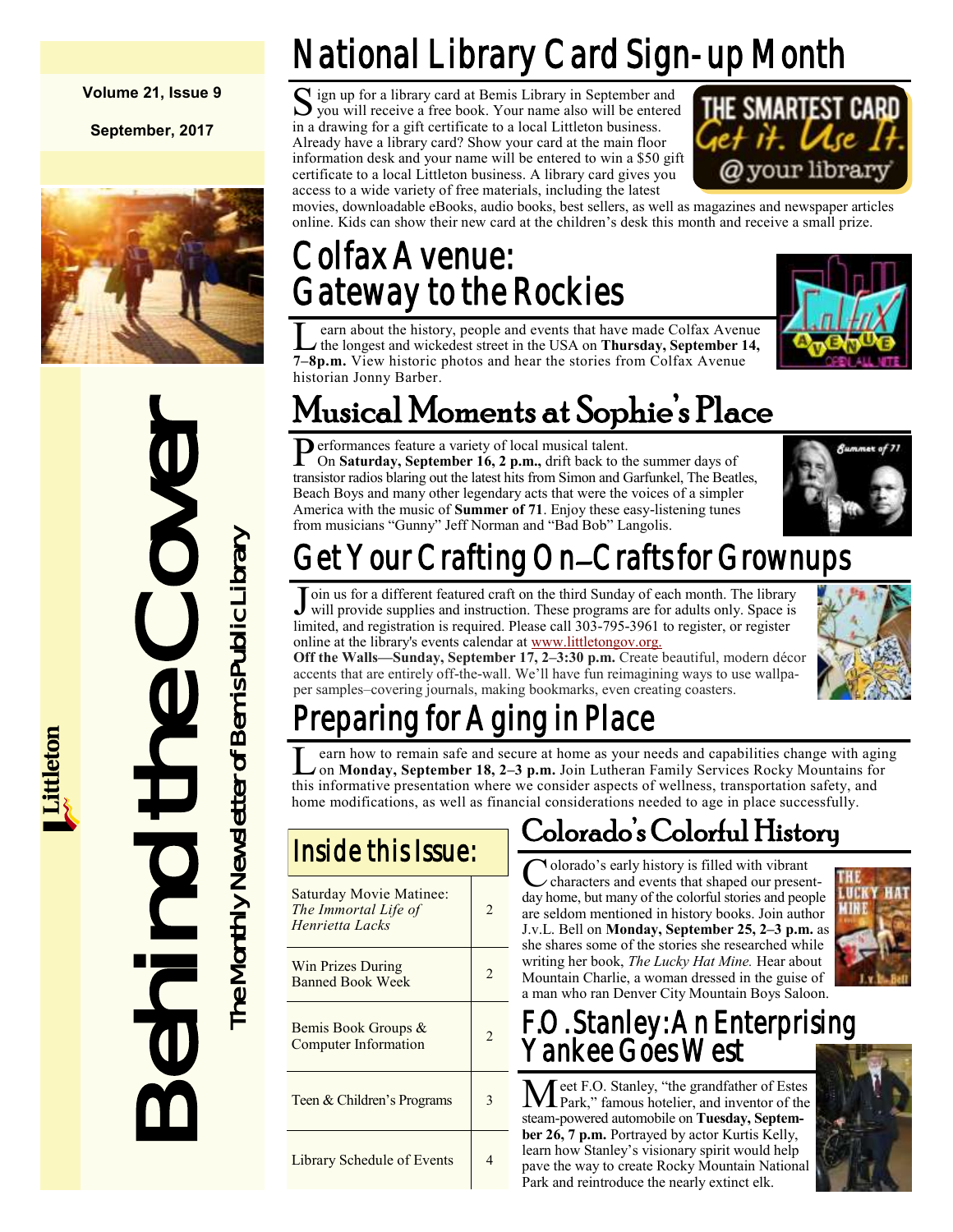## Saturday Movie Matinee: The Immortal Life of Henrietta Lacks

 $\sum \int$  atch the film adaptation of this critically acclaimed, best-selling nonfiction book on **Saturday, September 30, 2–4 p.m.** Henrietta Lacks was the unwitting pioneer of countless medical breakthroughs with the unauthorized harvesting of her cancerous cells in the early 1950s. Enjoy free popcorn and lemonade at the film. Rated: TV-MA.



S pin the prize wheel at the library during **Banned Books Week, September 24–30,** identify a banned book or movie and win prizes! You could go home with a gift certifiidentify a banned book or movie and win prizes! You could go home with a gift certificate or other special gifts. See the librarian at the main floor reference desk to participate. *Teens*: stop by the teen deck and take the "Banned Books Challenge." You could win a prize.

## Fall Adult ESL Classes from LIRC

Registration for the fall session of ESL classes will take place at the library on Wednesday, September 6, 10 a.m.–noon and Thursday, September 7, 1–3 p.m. egistration for the fall session of ESL classes will take place at the library on Fall ESL classes run September 11–December 14. Registration cost per student is \$40 for program fees and a brief test to determine English level. Classes offered include:

- **Beginner English Tuesday & Thursday, 10 a.m.–noon** Held at Littleton Museum 6028 S. Gallup Street (one block east of the library)
- **Intermediate/Advanced English Monday & Wednesday, 10 a.m.–noon** Held at Bemis Public Library 6014 S. Datura Street

For information or to register, call or email Erica Bisbey, LIRC volunteer coordinator, at 303-734-8411, [ebisbey@littletongov.org.](mailto:ebisbey@littletongov.org)

### Book Groups at Bemis

We have a variety of Book Groups that meet throughout the month. Choose a group that suits your interests and schedule. Then join us for some stimulating discussions.

#### **Senior Book Club**

#### **First Monday of each month at 2 p.m.**

**Sept. 11\*:** *Fault in Our Stars* by John Green

Hazel and Gus are two extraordinary teenagers who share an acerbic wit, a disdain for the conventional, and a

love that sweeps them - and us - on an unforgettable journey. Their relationship is all the more miraculous, given that they met and fell in love at a cancer support group. Green's novel explores the funny, thrilling and tragic business of being alive and in love.

**\****We will meet on the second Monday in September due to the Labor Day holiday.*

**Oct. 2:** *Empire of Sin*

by Gary Krist A vibrant and immersive account of New Orleans' other civil war, at a time when commercialized vice, jazz culture,

 $\mathbb{H}_{\text{PIR}}$ 

and endemic crime defined the battlegrounds of the Crescent City. Krist's book re-creates the remarkable story of New Orleans' thirty-years war against itself, pitting the city's elite against its powerful and long-entrenched underworld of vice, perversity, and crime.

#### **Monday Evening Book Group Third Monday of each month at 7 p.m.**

**Sept. 18:** *Our Souls at Night* by Kent Haruf Addie Moore pays an unexpected visit to a neighbor, Louis Waters. Her husband died years ago, as did his wife, and in such a small town they naturally have

known of each other for decades. Addie and Louis have long been living alone in empty houses, the nights so terribly lonely, especially with no one to talk with. But maybe that could change? As Addie and Louis come to know each other better – their pleasures and their difficulties – a beautiful story of second chances unfolds.

**Oct. 16:** *Last Bus to Wisdom,* by Ivan Doig In the summer of 1951, 11-yearold Donal's grandmother must submit to an operation. Donal is dispatched by bus to Wisconsin

where he is to live with his Aunt Kate until his grandmother recovers. Aunt Kate, however, is a tyrant who soon tires of the boy and sends him packing back to Montana. This time, though, Donal has a companion– Kate's browbeaten, glass-eyed, sort-of husband, Herman the German–who is on the lam in more ways than one.

### Computers @ Bemis

B emis has 24 Internet access computers on the lower level of the library, plus another seven located in the Children's Room for use by our patrons in fifth



grade and younger. Free WiFi is available throughout the library.

#### **Open Computer Lab - 9:30–11 a.m.**

*Every* **Thursday morning.** *No registration required.* Get answers to all your computer-related questions. Practice your computer skills and have a little one-on-one time with a computer class instructor. Bring your smartphone or tablet and receive individual help downloading ebooks and eaudiobooks to your device.

### Outreach Services from Bemis Public Library

## BRARY IOGO

B emis outreach librarians visit several residential locations in the city each month to deliver library materials and services to residents. For more information, including a schedule of locations visited, please contact the outreach librarians by calling Bemis at 303-795-3961 and asking for Krysta or Claire or by email at: [bemisoutreach@littletongov.org.](mailto:bemisoutreach@littletongov.org)

### Genre Addicts Book Club

E genre and meet to chat about titles and ach month, we will feature a different authors in that category. Pick a favorite book to re-read, or choose a new title to introduce to us. We will meet on the **second Wednesday of the month from 7–8 p.m. in Sophie's Place** to share our love of category fiction!

#### **Wednesday, September 13:** *Remember When...*

History might have been your least favorite class in high school, but try it through the pages of a lush historical fiction book. With the meticulous re-



search that so many authors conduct, you can feel justified in calling this an "educational" read. Any era is fair game this month - visit ancient Rome with Colleen McCullough, or the Napoleonic Wars with Bernard Cornwell. Perhaps a novel that spans the ages will catch your fancy. This is your chance to be a timetraveler of the armchair variety! Pick your title, immerse yourself in another age, and then join us in the present to share your appreciation of historical fiction.

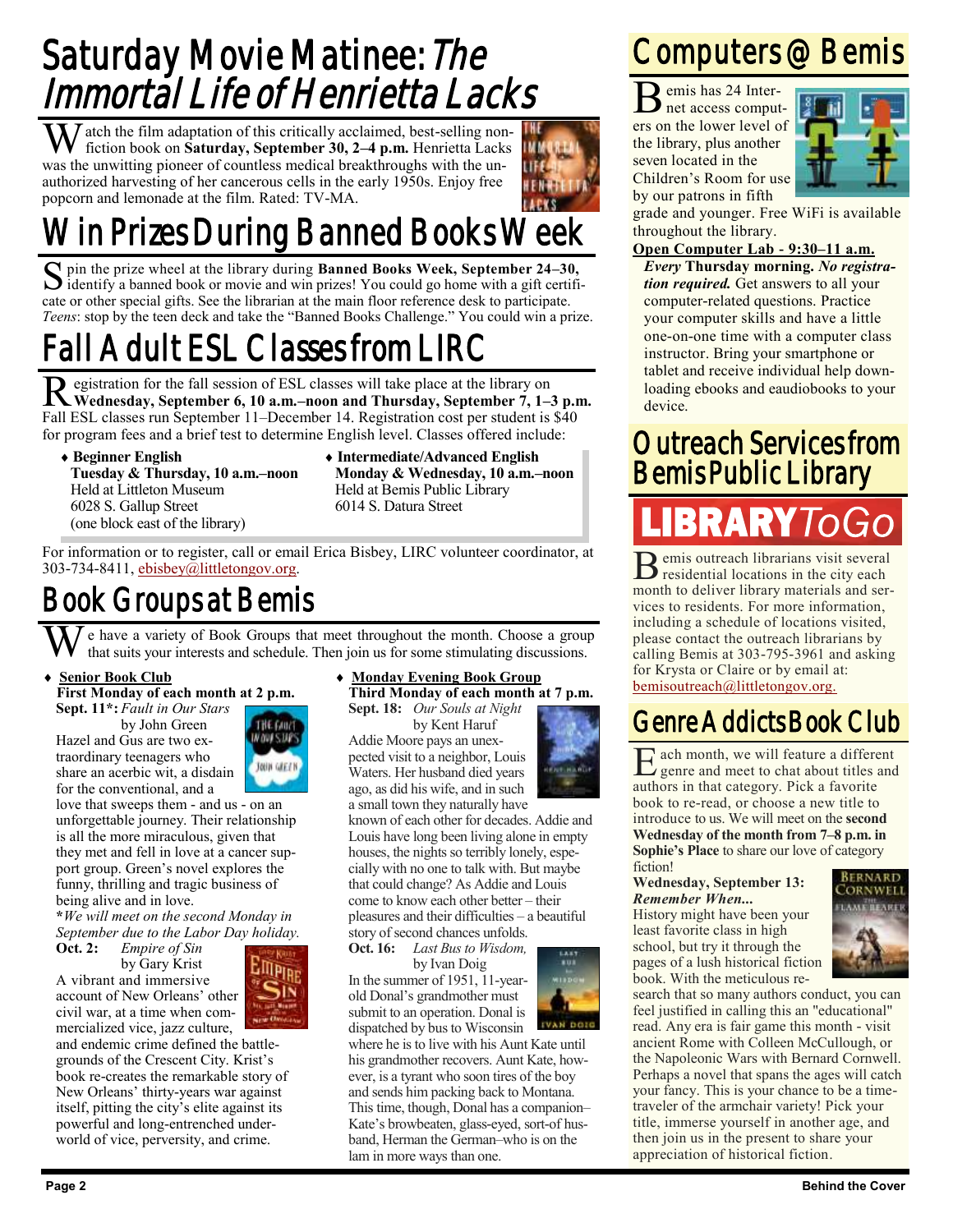

For more information, call teen librar<br>
Mark Decker at the library, 303-795<br>
or email him at <u>libmd@littletongov.org</u>. or more information, call teen librarian Mark Decker at the library, 303-795-3961,

 **Teen Movies First Saturday of the month @ 2 p.m.** Free popcorn and lemonade! **Sept. 2:** *Guardians of the Galaxy Vol. 2,* PG-13



**Third Thursdays @ 3–4:30 p.m.** We've got the HTC Vive and the PSVR, plus a huge selection of games. Virtual reality games are for ages 12 & up only. **Sept. 21, Oct. 19 and Nov. 16**

 **Teen Advisory Group (TAG) Fourth Friday of the month @ 3:30 p.m. Sept. 22 and Oct. 27**

### College Mindset **Workshops**

**C** ollege Mindset provides personalized<br>assistance for students and their famili<br>as they journey through the college search ollege Mindset provides personalized assistance for students and their families and admissions process.

### COLLE MINDS

Attend two College Mindset informative workshops:

- **College Application Workshop\* Saturday, September 16, 2–4 p.m.** Get a jumpstart on your college applications. Students will receive an overview of the Common Application, including information on how to write a college essay, making the most of the activities section and details on supplemental essays. Computers will be available or bring your own laptop because there will be time for students to work on their applications with an experienced former admissions officer in the room.
- **College Process 101 Workshop\* Saturday, September 30, 1–2 p.m.** Don't know where to begin your college process? Receive insights on how to start your college list and learn about resources for researching schools. An overview of how colleges review applicants and financial aid information also will be provided.

*\*Space is limited for both of these events, and registration is required.* Register in person at the library, call the library at 303-795-3961, or contact teen librarian Mark Decker at [libmd@littletongov.org.](mailto:libmd@littletongov.org)

*Find additional teen programs on Page 4.*

# Children's Programs

## Dads and Donuts

 $\overline{C}$ If alling all Dads, grandpas and uncles! Bring your little ones to the library on **Saturday, September 16, 10–10:30 a.m.,** for a fun story time with donut, juice & coffee treats. For children ages 1–5 with their caregivers.



## Who Will Win?

**F** amilies with children in grades K–5 are invited to join us **Friday**, **September 22, 6:30–8 p.m.**, for a fun-filled even ing of friendly competition. There will be trivia, physical and amilies with children in grades K–5 are invited to join us on **Friday, September 22, 6:30–8 p.m.**, for a fun-filled evencooperative challenges and of course bragging rights for the family that finishes first! *Registration required starting September 8. Call the library at 303-795-3961 to register.*



## Busy Bodies at Bemis

 $\overline{\mathsf{J}}$ oin us on **Saturday, September 30, 11–11:30 a.m.**  for music, movement, games and fun as we move, groove and grow at the library. For children ages 2-6 and their caregivers.

## ngoing Programs

#### **All Together Now Story Time:**

**Monday at 9:30 & 10:30 a.m. and Wednesday at 4 p.m.** Thirty minutes of stories, songs and activities. For children of all ages, but children under the age of 3 *must* attend with an adult. *Optional extended playtime immediately following Monday sessions.*



**Story Box: Ages infant–36 months**

**Tuesday at 9:30 & 10:30 a.m.,** *new time Wednesday at 10 a.m.* **& Friday at 9:30 a.m.** Thirty minutes of stories and songs for children and a caring adult to introduce the joy of rhythm, rhyme & reading. *Optional extended playtime on the 2nd and 4th weeks of the month. Space is limited; free tickets available at the Children's Desk or by calling 303-795-3961 the morning of the session.*

 **Bounce Along with Baby: Ages 0–18 months and their caregivers Wednesday at 11 a.m.**

Join us for rhymes, songs, baby sign language, stories and fun. Siblings are welcome.

 **Preschool Story Time: Ages 3 and older Thursday & Friday at 10:30 a.m.**

Thirty minutes of stories, songs and activities with a puppet show on September 7 & 15*.*



 **Ready, Set, BUILD! Lego Club: For kids in grades K–5 Saturday, September 2 at 2 p.m.** You bring creativity and we'll provide Legos. *Registration* 

*begins one week in advance.*

#### **Paws to Read: For kids in grades K–5**

**Saturday, September 9 at 10 a.m.–noon** Kids are able to practice reading to a furry friend. Call 303-795-3961 to register for a 20-minute spot. Presented by *Denver Pet Partners* and *The Delta Society.*

**Bemis Library Dial-a-Story**

Your child can listen to a story anytime by calling 303-795-3960. Enjoy a new story or an old favorite.